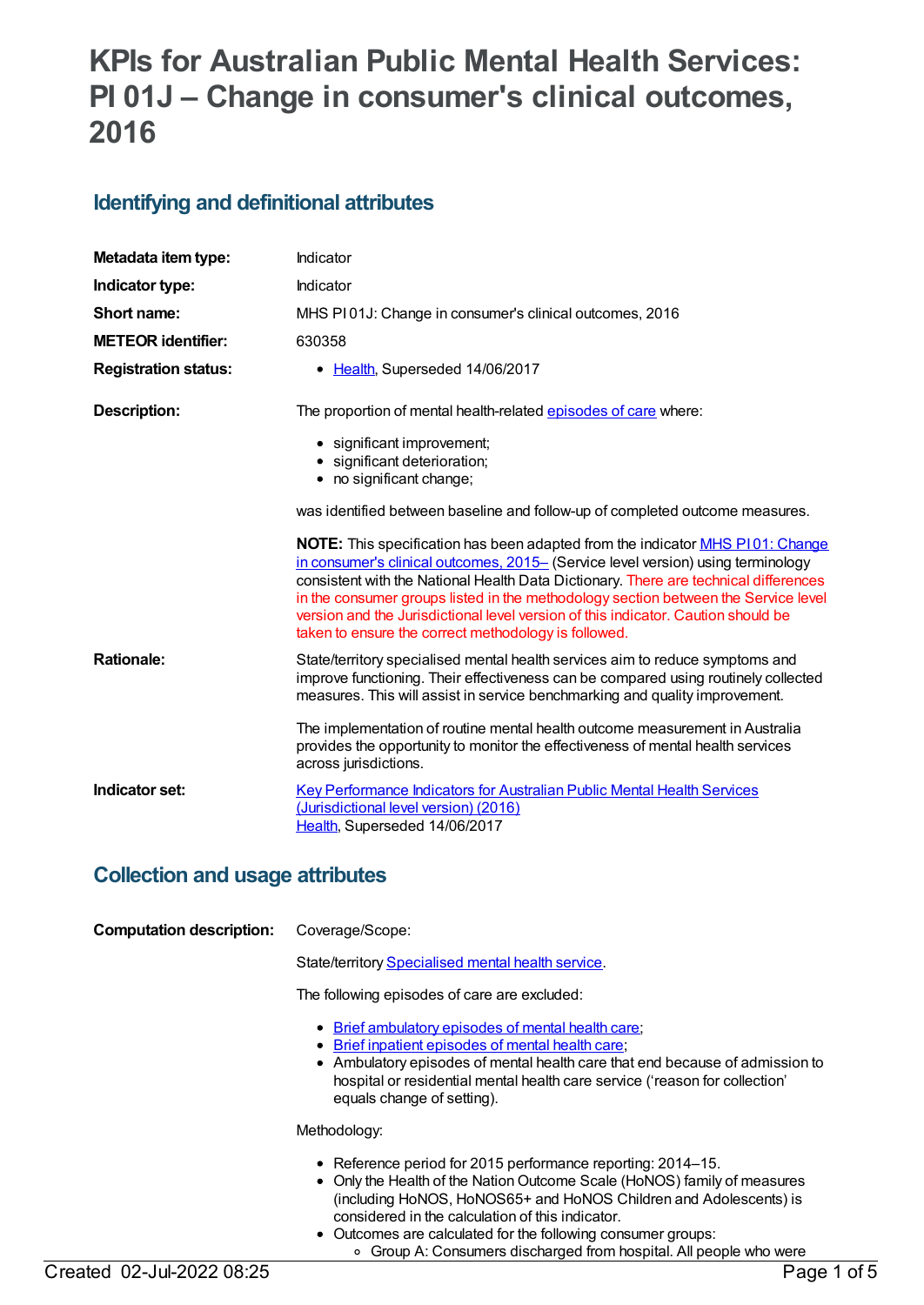discharged from an acute admitted patient mental health care service within the reference period. Scores should be calculated as the difference between the total score recorded at admission (the 'baseline') and discharge (the 'follow-up').

- <sup>o</sup> Group B: Consumers discharged from ambulatory care. All people who were discharged from an ambulatory care episode, provided by an ambulatory mental health care service, within the reference period. Scores should be calculated as the difference between the total score recorded at admission to the episode (the 'baseline'), and discharge from the episode (the 'follow-up'). Ambulatory episodes that are completed because the consumer was admitted to hospital or residential mental health care are excluded from the analysis that is, where the National Outcome and Casemix Collection (NOCC) 'reason for collection' equals change of setting.
- <sup>o</sup> Group C: Consumers in ongoing ambulatory care. All people who have an 'open' ambulatory episode of care at the end of the reference period. Scores should be calculated as the difference between the total score recorded on the first occasion rated within the reference period which will be either admission or review, (the 'baseline') and the last occasion rated which will be a review (the 'follow-up') in the same reference period.
- Group change analyses can only be determined for episodes of care where both baseline and follow-up ratings are present. This excludes specific episodes defined by the NOCC data collection protocol as not requiring follow-up as well as episodes where either the baseline or follow-up measure is not available.
- The total score is determined for each individual baseline and follow-up score. This is the sum total of the 12 HoNOS/65+ scales or the first 13 items of the 15 HoNOS Children and Adolescents (HoNOSCA). Where one or more of the HoNOS/65+ or HoNOSCA items have not been completed correctly, the collection occasion should only be regarded as valid and complete if:
	- For the HoNOS and HoNOS65+: A minimum of 10 of the 12 items have a valid severity rating (i.e. a rating of either 0, 1, 2, 3 or 4);
	- For the HoNOSCA a minimum of 11 of the first 13 items have a valid severity rating;
	- o There are no corrections made for missing items.
- Scores are classified as either 'significant improvement', 'significant deterioration' or 'no significant change', based on the effect size statistic.
- The reference period for this indicator is typically a single financial year, and the impact of modifying the reference period is unknown.

#### Definition notes:

|                                 | • For the purposes of this key performance indicator (KPI), a medium effect<br>size of 0.5 is used to assign outcome scores to the 3 outcome categories. A<br>medium effect size is equivalent to an individual change score of at least one<br>half (0.5) of a standard deviation.<br>• Individual episodes are classified as either: 'significant improvement' if the<br>effect size index is greater than or equal to positive 0.5; 'significant<br>deterioration' if the effect size index is less than or equal to negative 0.5; or<br>'no change' if the index is greater than -0.5 and less than 0.5.<br>• Analyses of the 2010–11 national pool of NOCC data identified that for:<br>Inpatient and ambulatory settings a four point threshold indicates a<br>$\circ$<br>medium effect size. In practice this means an individual change score<br>of a least four points equates to a medium effect size and significant<br>change. This threshold is the same for all 3 HoNOS measures. |
|---------------------------------|-------------------------------------------------------------------------------------------------------------------------------------------------------------------------------------------------------------------------------------------------------------------------------------------------------------------------------------------------------------------------------------------------------------------------------------------------------------------------------------------------------------------------------------------------------------------------------------------------------------------------------------------------------------------------------------------------------------------------------------------------------------------------------------------------------------------------------------------------------------------------------------------------------------------------------------------------------------------------------------------------|
| <b>Computation:</b>             | (Numerator $\div$ Denominator) x 100                                                                                                                                                                                                                                                                                                                                                                                                                                                                                                                                                                                                                                                                                                                                                                                                                                                                                                                                                            |
|                                 | Calculated separately for each consumer group.                                                                                                                                                                                                                                                                                                                                                                                                                                                                                                                                                                                                                                                                                                                                                                                                                                                                                                                                                  |
| Numerator:                      | Number of completed or ongoing episodes of mental health care with completed<br>outcome measures, partitioned by setting, where significant<br>improvement/significant deterioration/no significant change was identified between<br>baseline and follow-up within the reference period.                                                                                                                                                                                                                                                                                                                                                                                                                                                                                                                                                                                                                                                                                                        |
| <b>Numerator data elements:</b> |                                                                                                                                                                                                                                                                                                                                                                                                                                                                                                                                                                                                                                                                                                                                                                                                                                                                                                                                                                                                 |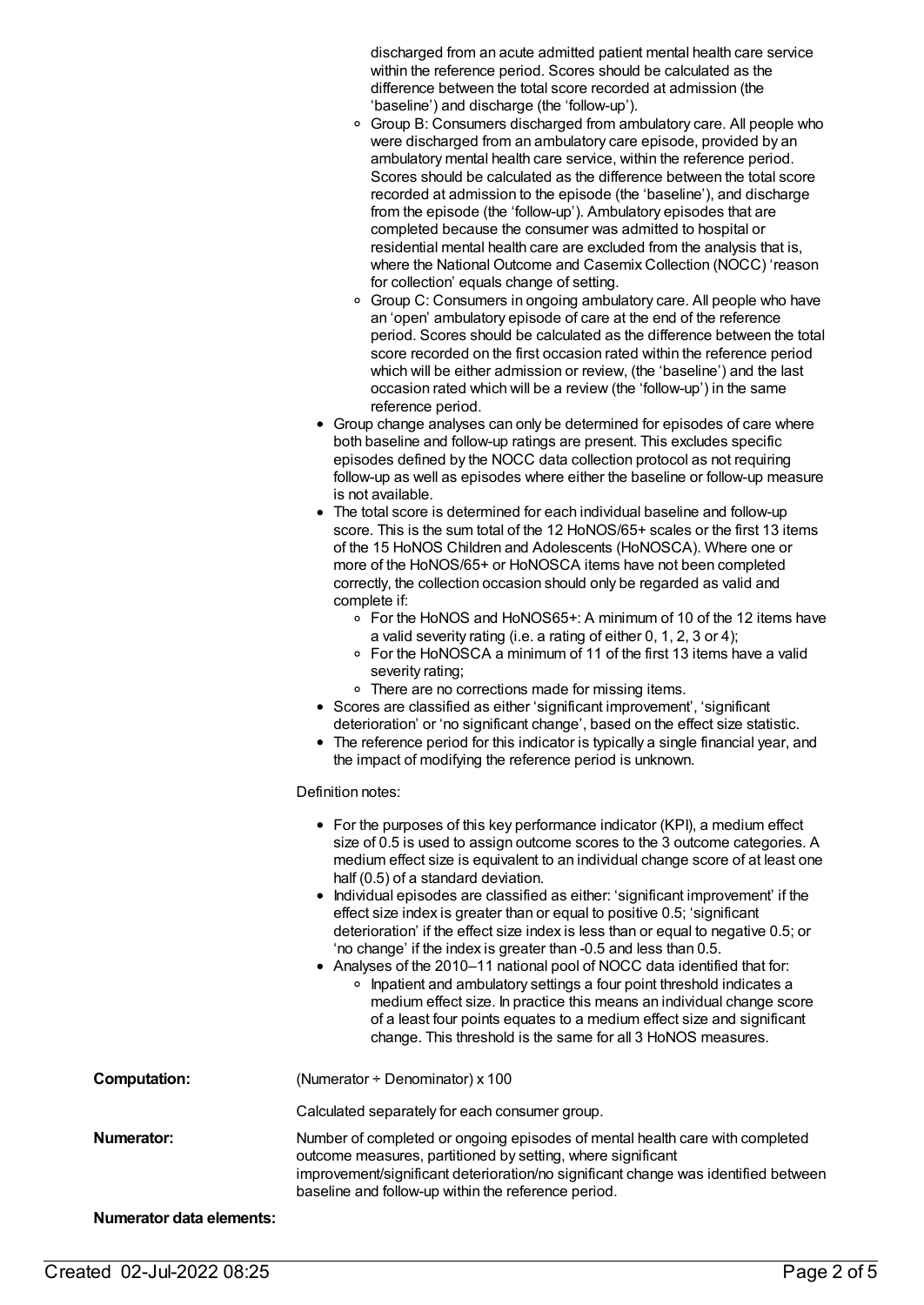#### **Data Element / Data Set**

#### **Data Element**

Number of episodes with a completed outcome measure where no significant change was identified

**Data Source**

National Outcome and Casemix [Collection](file:///content/636931) (NOCC)

**Guide for use**

Data source type: Clinical outcome measure

#### **Data Element / Data Set**

#### **Data Element**

Number of episodes with a completed outcome measure where significant deterioration was identified

**Data Source**

National Outcome and Casemix [Collection](file:///content/636931) (NOCC)

#### **Guide for use**

Data source type: Clinical outcome measure

#### **Data Element / Data Set**

#### **Data Element**

Number of episodes with a completed outcome measure where significant improvement was identified

**Data Source**

National Outcome and Casemix [Collection](file:///content/636931) (NOCC)

#### **Guide for use**

Data source type: Clinical outcome measure

#### **Data Element / Data Set**

Person—level of psychiatric symptom severity, Health of the Nation Outcome Scale 65+ score code N

#### **Guide for use**

Data source type: Clinical outcome measure

**Data Source**

National Outcome and Casemix [Collection](file:///content/636931) (NOCC)

#### **Data Element / Data Set**

Person—level of psychiatric symptom severity, Health of the Nation Outcome Scale for Children and Adolescents score code N

**Guide for use**

Data source type: Clinical outcome measure

**Data Source**

National Outcome and Casemix [Collection](file:///content/636931) (NOCC)

#### **Data Element / Data Set**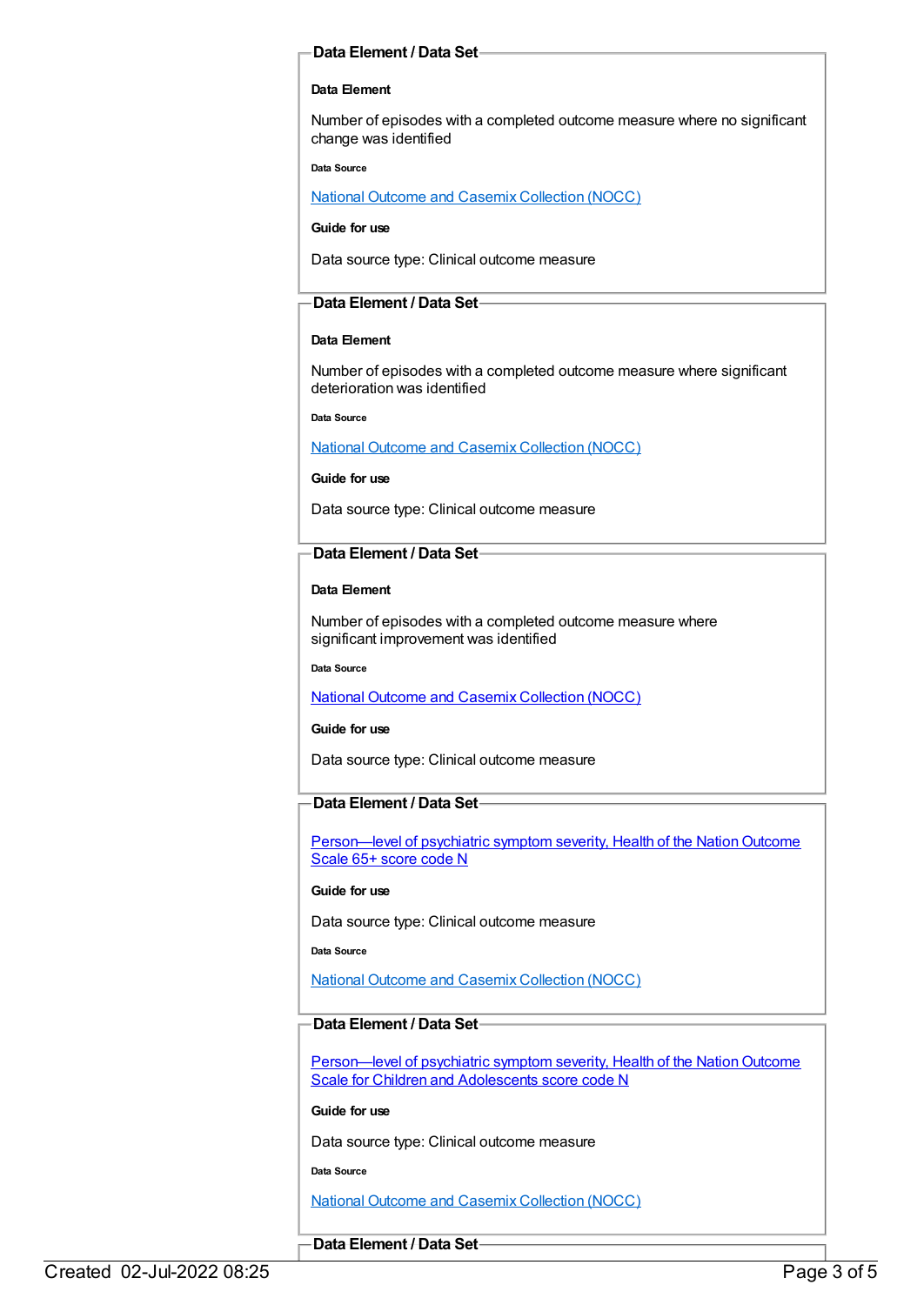|                               | Person—level of psychiatric symptom severity, Health of the Nation Outcome<br>Scale score code N                                                      |
|-------------------------------|-------------------------------------------------------------------------------------------------------------------------------------------------------|
|                               | Guide for use                                                                                                                                         |
|                               | Data Source                                                                                                                                           |
|                               | <b>National Outcome and Casemix Collection (NOCC)</b>                                                                                                 |
|                               | Data source type: Clinical outcome measure                                                                                                            |
| Denominator:                  | Number of completed or ongoing episodes of mental health care with completed<br>outcome measures, partitioned by setting within the reference period. |
| Denominator data<br>elements: | Data Element / Data Set-                                                                                                                              |
|                               | Data Element                                                                                                                                          |
|                               | Total number of episodes with a completed outcome measure of significant<br>improvement, no significant change or significant deterioration           |
|                               | Data Source                                                                                                                                           |
|                               | <b>National Outcome and Casemix Collection (NOCC)</b>                                                                                                 |
|                               | Guide for use                                                                                                                                         |
|                               | Data source type: Clinical outcome measure                                                                                                            |
|                               |                                                                                                                                                       |
|                               |                                                                                                                                                       |
| Disaggregation:               | Service variables: Setting (Group A, B or C)                                                                                                          |
|                               | Consumer attributes: Age $(0.17, 18.64, 65+)$                                                                                                         |

|                                         | Consumer attributes: Age (0-17, 18-64, 65+)              |
|-----------------------------------------|----------------------------------------------------------|
| <b>Disaggregation data</b><br>elements: | ·Data Element / Data Set∙                                |
|                                         | <b>Person-age, total years N[NN]</b>                     |
|                                         | Guide for use                                            |
|                                         | Age to be calculated as at start of the episode of care. |
|                                         | Data Source                                              |
|                                         | <b>National Outcome and Casemix Collection (NOCC)</b>    |

## **Representational attributes**

| <b>Representation class:</b> | Percentage    |
|------------------------------|---------------|
| Data type:                   | Real          |
| Unit of measure:             | Service event |
| Format:                      | N[NN].N       |
|                              |               |

## **Indicator conceptual framework**

| Framework and | Effective |
|---------------|-----------|
| dimensions:   |           |

### **Accountability attributes**

Benchmark: State/territory level